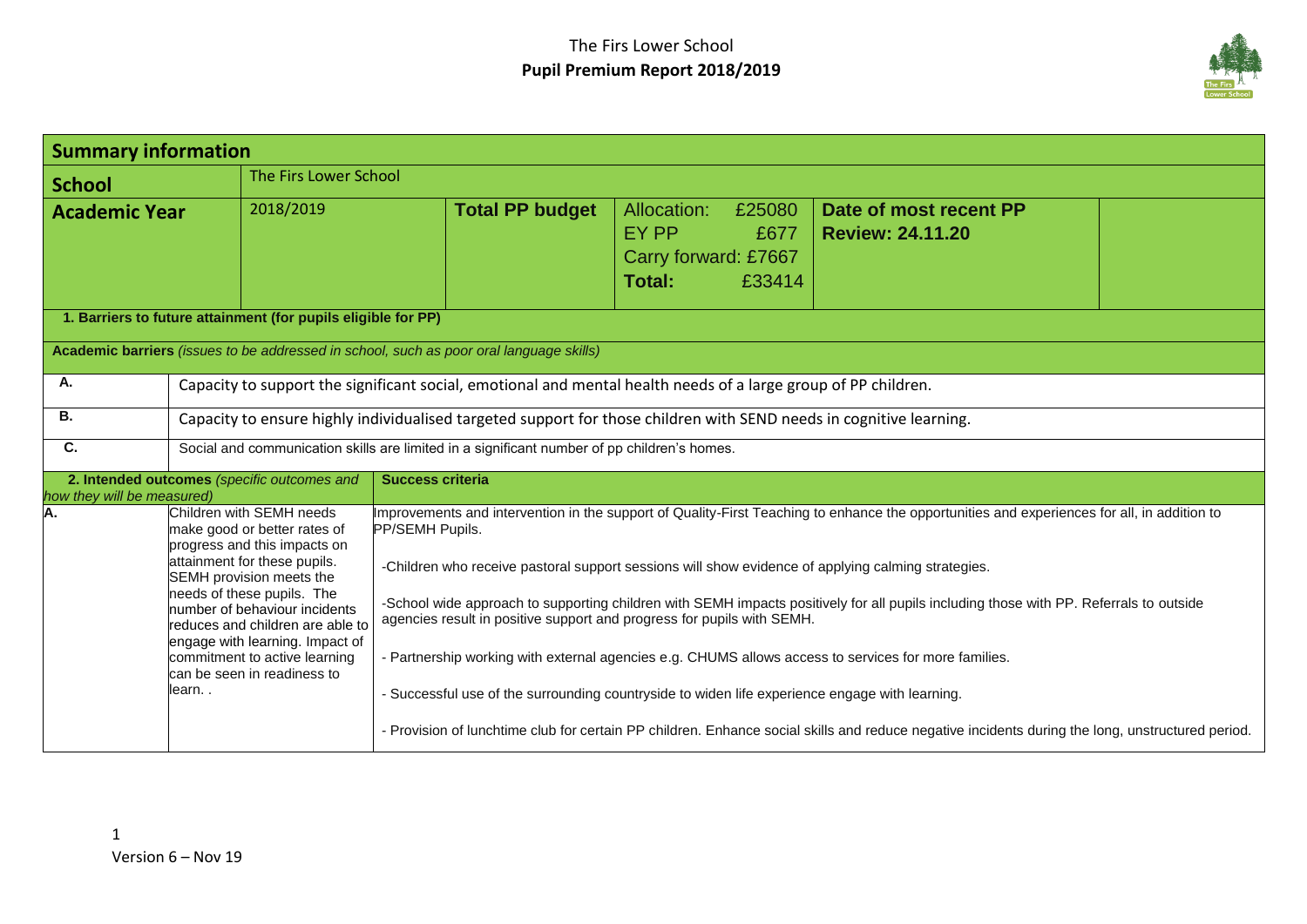

| В. | Evidence of successful<br>Reading, Writing and Maths<br>interventions demonstrating the<br>impact on progress and closing<br>the gap between pp children<br>and non-pp children. | Evidence of successful interventions, demonstrating clearly impact on progress and attainment.<br>Compare progress through assessment at beginning and during interventions e.g. Numicon; Lexia; Read, Write Inc. assessments.<br>Monitor progress of handwriting: letter formation, consistency of letter size, overall neatness. |
|----|----------------------------------------------------------------------------------------------------------------------------------------------------------------------------------|------------------------------------------------------------------------------------------------------------------------------------------------------------------------------------------------------------------------------------------------------------------------------------------------------------------------------------|
| u. | Children with social and<br>communication issues will<br>interact more positively with<br>others.                                                                                | Observe confidence growing in drama sessions; time to talk sessions etc.<br>Track progress through feedback from class times; observations of social times, assemblies etc.<br>Develop positive interactions with parents of pp children.                                                                                          |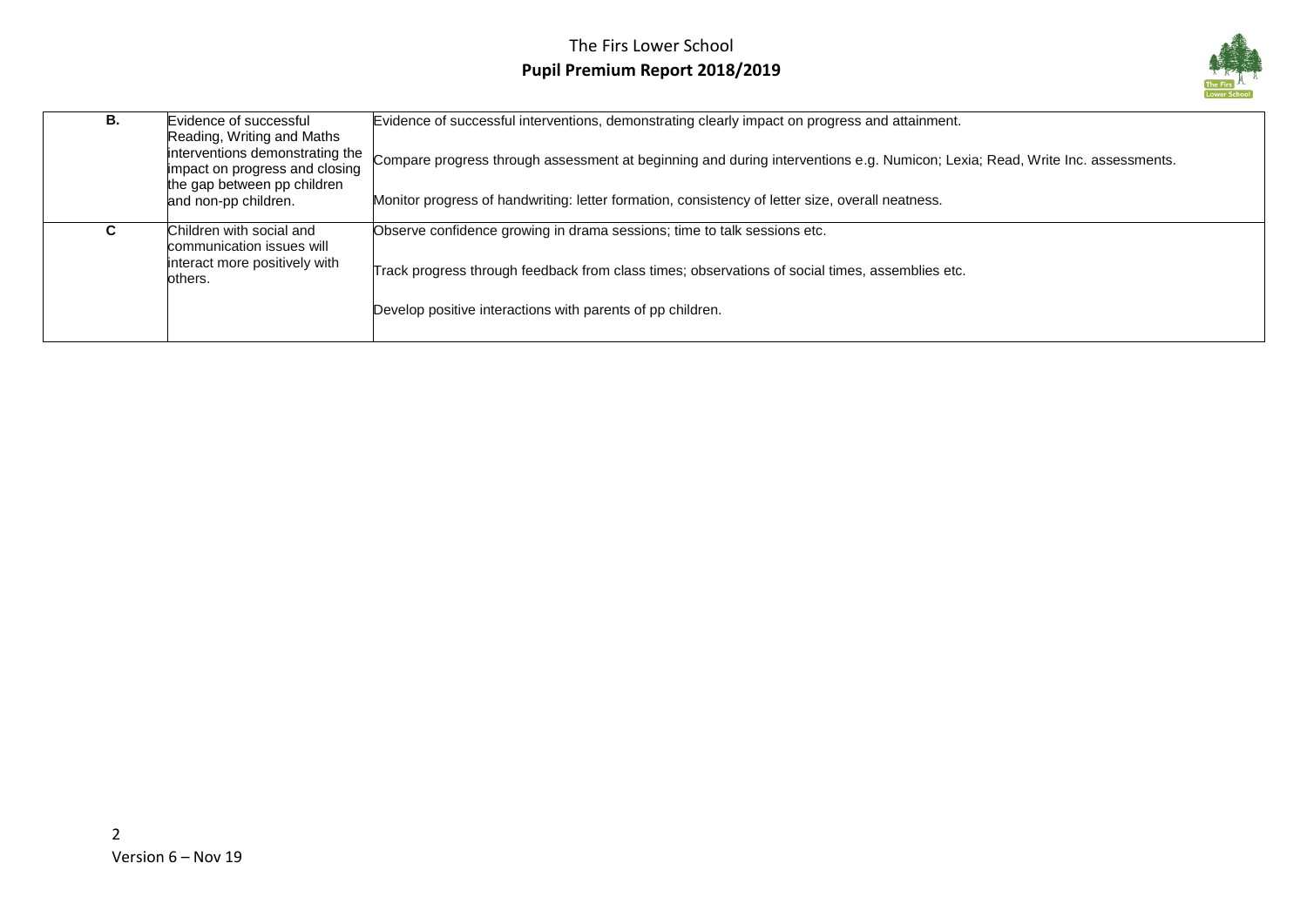

| 3. Review of expenditure                                                           |                                                                                                                                                                                                                                                                                                                                                                                           |                                                                                                                                                                                                                                                                                                                                                                                                                                                                                                                                                                                                                                                                                                                                                                                                                                                                                                                                                                                                                                              |                                                                                                                                                                                                   |
|------------------------------------------------------------------------------------|-------------------------------------------------------------------------------------------------------------------------------------------------------------------------------------------------------------------------------------------------------------------------------------------------------------------------------------------------------------------------------------------|----------------------------------------------------------------------------------------------------------------------------------------------------------------------------------------------------------------------------------------------------------------------------------------------------------------------------------------------------------------------------------------------------------------------------------------------------------------------------------------------------------------------------------------------------------------------------------------------------------------------------------------------------------------------------------------------------------------------------------------------------------------------------------------------------------------------------------------------------------------------------------------------------------------------------------------------------------------------------------------------------------------------------------------------|---------------------------------------------------------------------------------------------------------------------------------------------------------------------------------------------------|
| Review 18/19 - Completed Autumn 19                                                 |                                                                                                                                                                                                                                                                                                                                                                                           |                                                                                                                                                                                                                                                                                                                                                                                                                                                                                                                                                                                                                                                                                                                                                                                                                                                                                                                                                                                                                                              |                                                                                                                                                                                                   |
| i. Quality of teaching for all                                                     |                                                                                                                                                                                                                                                                                                                                                                                           |                                                                                                                                                                                                                                                                                                                                                                                                                                                                                                                                                                                                                                                                                                                                                                                                                                                                                                                                                                                                                                              |                                                                                                                                                                                                   |
| Intended outcome                                                                   | <b>Action</b>                                                                                                                                                                                                                                                                                                                                                                             | <b>Estimated impact/ rationale:</b> Did you meet the success criteria? Cost<br>(Include impact on pupils not eligible for PP, if                                                                                                                                                                                                                                                                                                                                                                                                                                                                                                                                                                                                                                                                                                                                                                                                                                                                                                             |                                                                                                                                                                                                   |
| A - For less incidents of<br>gap between the volume of<br>incidents of pp children | Staff training to ensure consistency of the behaviour<br><b>behaviour to occur. To close the approach throughout the school; time for meetings</b><br>involving Jigsaw behaviour team.<br>compared with non-pp children. Regular meetings between pp children; staff and the<br>school behaviour moderator to pre-empt situations and<br>employ strategies to deal with them effectively. | Staff training emphasised positive behaviour strategies and<br>a more consistent approach between all staff members.<br>Potential negative behaviour situations were pre-empted<br>more effectively and staff felt more confident to deal with<br>them.<br>Impact: This resulted in a higher quality of provision and thus an<br>overall improvement in behaviour. The meetings involving Jigsaw Jigsaw psp meetings (release for staff<br>provided useful strategies to reduce behaviour incidents, which<br>thus became less frequent and both internal and external exits<br>were reduced. There was a clear reduction in incidents involving<br>pp children.<br>LAC pupil premium funding was used to set up a temporary<br>sensory room. The area was temporary due to building work<br>but will be re-established in 2020 once the work is complete.<br>Impact: a very useful area for pp children with behaviour<br>difficulties to recover from emotional outbursts, so they were<br>more quickly ready to return to their learning. | Staff training: £500 (in house training)<br>Monitoring and pupil support -<br>implementing behaviour provision<br>plans. £2125 (Staffing)<br>members): £3500<br>Equipment for sensory room: £1115 |
| ii. Targeted support                                                               |                                                                                                                                                                                                                                                                                                                                                                                           |                                                                                                                                                                                                                                                                                                                                                                                                                                                                                                                                                                                                                                                                                                                                                                                                                                                                                                                                                                                                                                              |                                                                                                                                                                                                   |
| <b>Action</b>                                                                      | Intended outcome                                                                                                                                                                                                                                                                                                                                                                          | Estimated impact: Did you meet the success criteria?<br>(Include impact on pupils not eligible for PP, if<br>appropriate).                                                                                                                                                                                                                                                                                                                                                                                                                                                                                                                                                                                                                                                                                                                                                                                                                                                                                                                   | Cost                                                                                                                                                                                              |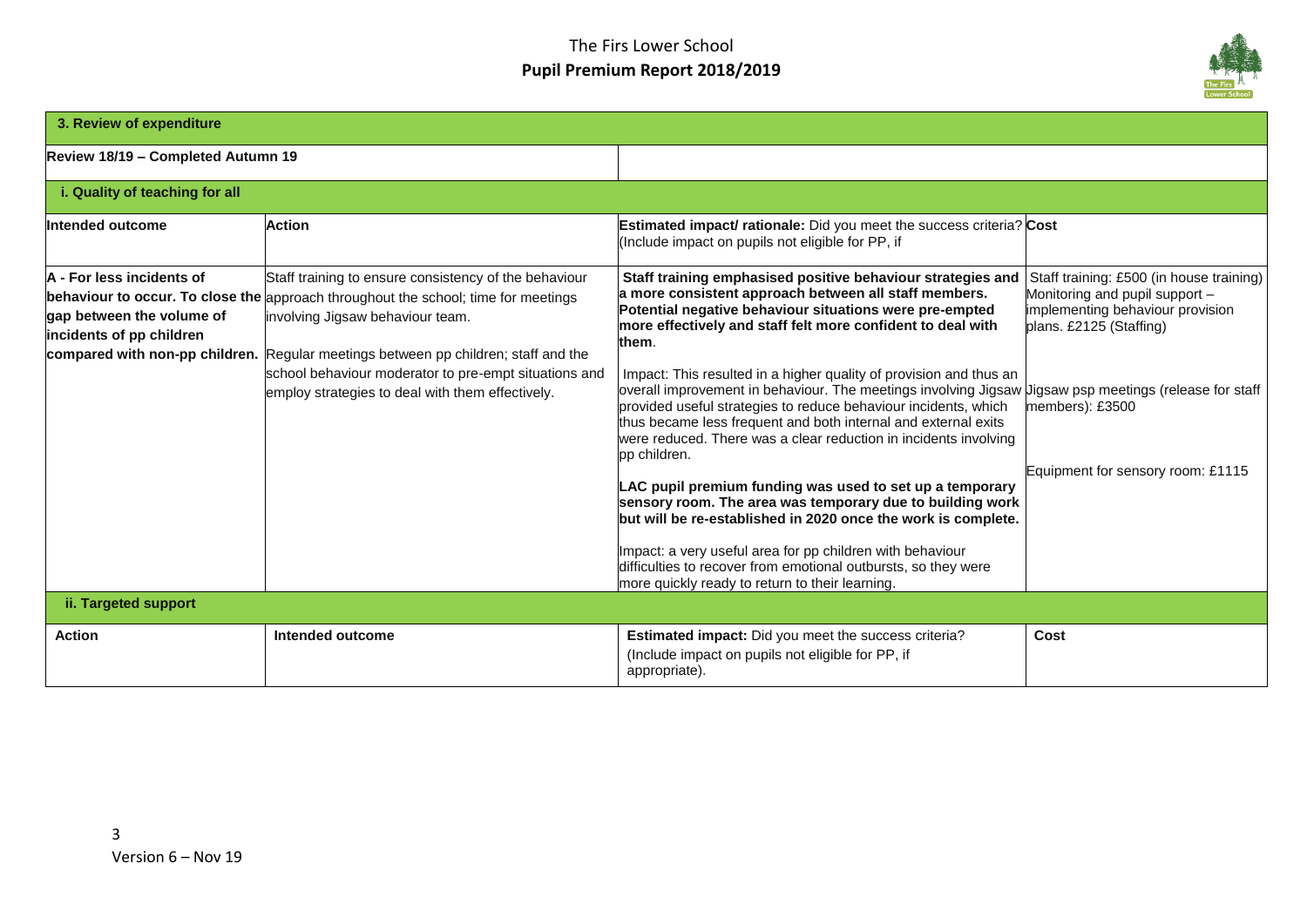

| A (SEMH)                                                | Become introduced to calming strategies during<br>Pastoral support sessions. | Each pupil premium child was provided with 1:1<br>support from our pastoral support worker (GH). Some<br>children worked through an anger management<br>programme, some worked in groups upon social<br>stories and others had pastoral 1:1 sessions.<br>Impact: Feedback from the children, their parents and staff<br>was extremely positive - all demonstrating that the<br>children were starting to become more aware of their<br>emotions.<br>Impact: Evidence from strengths and difficulties<br>questionnaires show an improvement in most of the<br>children with pupil premium, compared with the beginning<br>of the year. 8 out of the 10 children assessed for emotional<br>issues had improved from their baseline score.<br>1:1 support was provided for one KS2 child for<br>morning sessions and lunchtimes.<br>Impact: This enabled a successful integration and support<br>to deescalate potential anger difficulties.<br>1:1 support was provided for one EYFS child for morning<br>sessions. (3 hours per day)<br>Lunchtime club was set up to provide activities to pp<br>children who found social times a challenge.<br>Impact: This was extremely successful as the previously<br>unstructured time was filled with activities such as<br>gardening and crafts; resulting in less opportunities for<br>negative interactions and thus less behaviour incidents at<br>lunch times. In addition, feedback from staff confirmed that<br>these children settled much better to their learning in the<br>afternoons. | Pastoral support worker: 4X hours -<br>£1708<br>Set of books- 'What to do when' 5X<br>£10.51 = £52.55<br>Mornings 15X hours 1:1 support-<br>£1684<br>Lunchtime 1:1 - £2583<br>Mornings 15X hours 1:1 support<br>(LAC pupil) - £5769<br>Staffing for lunchtime club: £2491<br>Resources for lunchtime club: £250 |
|---------------------------------------------------------|------------------------------------------------------------------------------|------------------------------------------------------------------------------------------------------------------------------------------------------------------------------------------------------------------------------------------------------------------------------------------------------------------------------------------------------------------------------------------------------------------------------------------------------------------------------------------------------------------------------------------------------------------------------------------------------------------------------------------------------------------------------------------------------------------------------------------------------------------------------------------------------------------------------------------------------------------------------------------------------------------------------------------------------------------------------------------------------------------------------------------------------------------------------------------------------------------------------------------------------------------------------------------------------------------------------------------------------------------------------------------------------------------------------------------------------------------------------------------------------------------------------------------------------------------------------------------------------------------------------------------|-----------------------------------------------------------------------------------------------------------------------------------------------------------------------------------------------------------------------------------------------------------------------------------------------------------------|
| <b>B (Reading, Writing and Maths)</b><br>interventions) | For gap between levels of pp children and non-pp<br>children to close.       | Lexia reading and spelling intervention was provided<br>for pupil premium children for whom it was<br>appropriate.<br>Impact:<br>The PP children on Lexia all made progress in developing<br>their reading and spelling. All the pupils made at least 1<br>year or more of progress, recorded by the system.<br>Maths intervention was provided for certain KS2 pp<br>children through the form of Numicon and handwriting<br>intervention for pp children who required it.<br>Impact: the two children who received Numicon improved<br>in confidence with their basic numeracy skills.                                                                                                                                                                                                                                                                                                                                                                                                                                                                                                                                                                                                                                                                                                                                                                                                                                                                                                                                                 | Lexia subscription: £2194<br>TA support to supervise Lexia group;<br>numicon and handwriting<br>intervention: £10.5 hours - £5180                                                                                                                                                                               |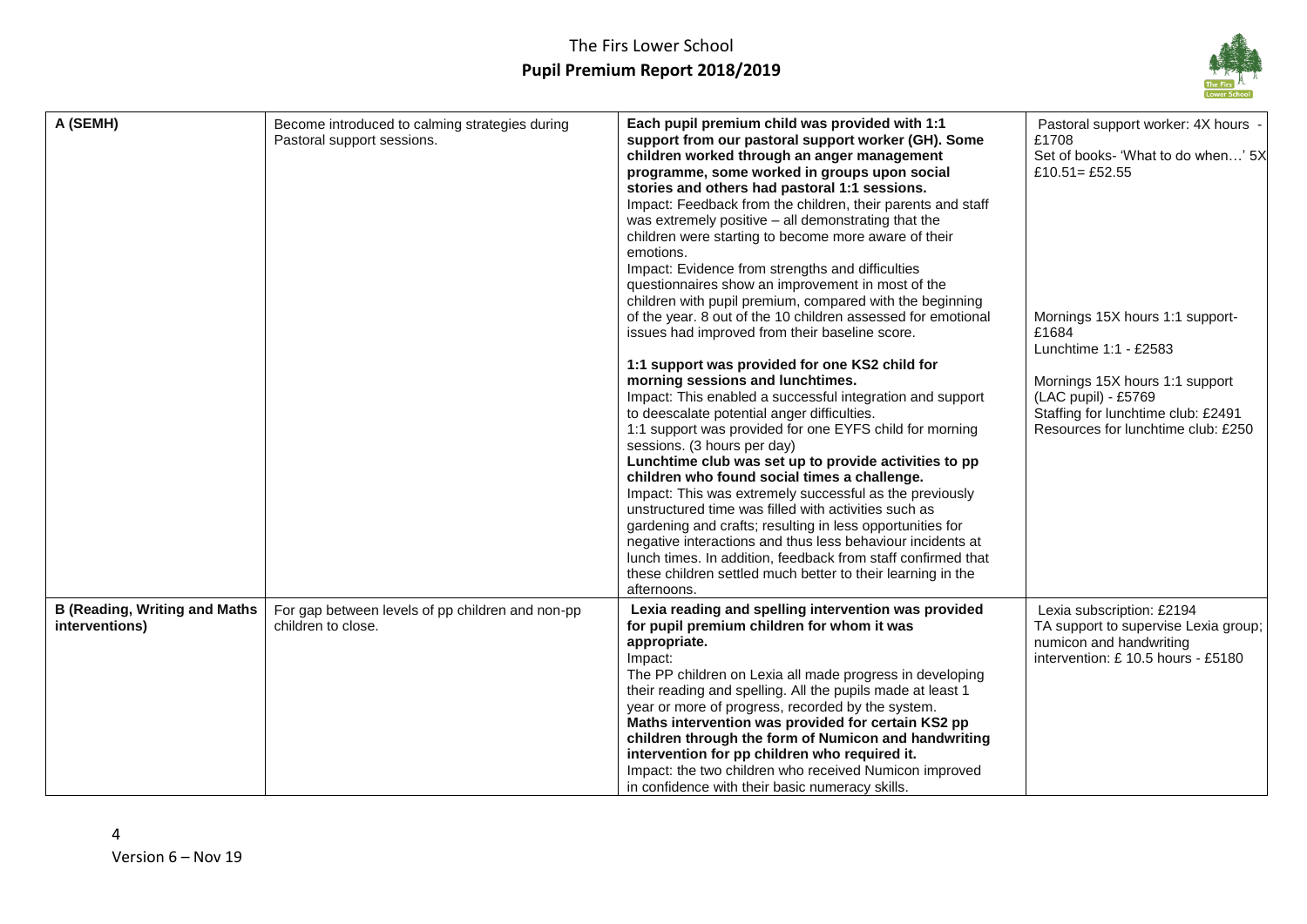

|                                                                                                                                                   |                                                                                                                                          | Handwriting intervention was successful for most of the pp<br>children; with more of their letters formed consistently<br>correctly.                                                                                                                                                                                                                                                                                                      |                              |
|---------------------------------------------------------------------------------------------------------------------------------------------------|------------------------------------------------------------------------------------------------------------------------------------------|-------------------------------------------------------------------------------------------------------------------------------------------------------------------------------------------------------------------------------------------------------------------------------------------------------------------------------------------------------------------------------------------------------------------------------------------|------------------------------|
| C and E (speech and language<br>and communication)                                                                                                | Support to provide a structured programme for small<br>groups of children, enabling them to learn to<br>communicate in a clearer manner. | Pupil premium children in KS1 were given weekly<br>'Time to talk sessions' with both ABr and LH. A weekly<br>drama group was set up for certain pp children.<br>Impact: The strengths and difficulties questionnaires<br>formed a baseline for 10 children, where 8 of these had<br>significantly improved.                                                                                                                               | Staffing: £875 +£498 = £1373 |
| <b>Additional support:</b>                                                                                                                        | Financial support for a residential trip for two children<br>Emotional and financial support for a family in a                           | Two children were supported for their residential trip,<br>which provided financial assistance,<br>Impact: enabling inclusion and extremely beneficial<br>emotional and social experiences.<br>Kids club time to provide emotional support and assist<br>with alleviating family stress for one pupil.<br>Impact: the child in question maintained good progress<br>academically, during an emotionally difficult time for the<br>family. | Residential: £384<br>£300    |
| <b>Expendture</b><br>Allocation: (Including carry forward): £33,414.<br>Total-Pupil Premium: £24,928.55<br>(Carry forward for 2019/2020: £8485.45 |                                                                                                                                          |                                                                                                                                                                                                                                                                                                                                                                                                                                           |                              |

| <b>Current attainment</b>                          | Pupils eligible for PP (The Firs Lower school - 13 | Pupils not eligible for PP (national average KS1 |
|----------------------------------------------------|----------------------------------------------------|--------------------------------------------------|
|                                                    | pupils YR-Y4)                                      | <b>SATs 2019)</b>                                |
| % making expected <b>standard</b> in reading (as   | 69.92%                                             | 78%                                              |
| measured in the school)                            |                                                    |                                                  |
| % making expected standard in writing (as measured | 53.85 %                                            | 72%                                              |
| in the school)                                     |                                                    |                                                  |
| % making expected standard in mathematics (as      | 61.54 %                                            | 77%                                              |
| measured in the school)                            |                                                    |                                                  |